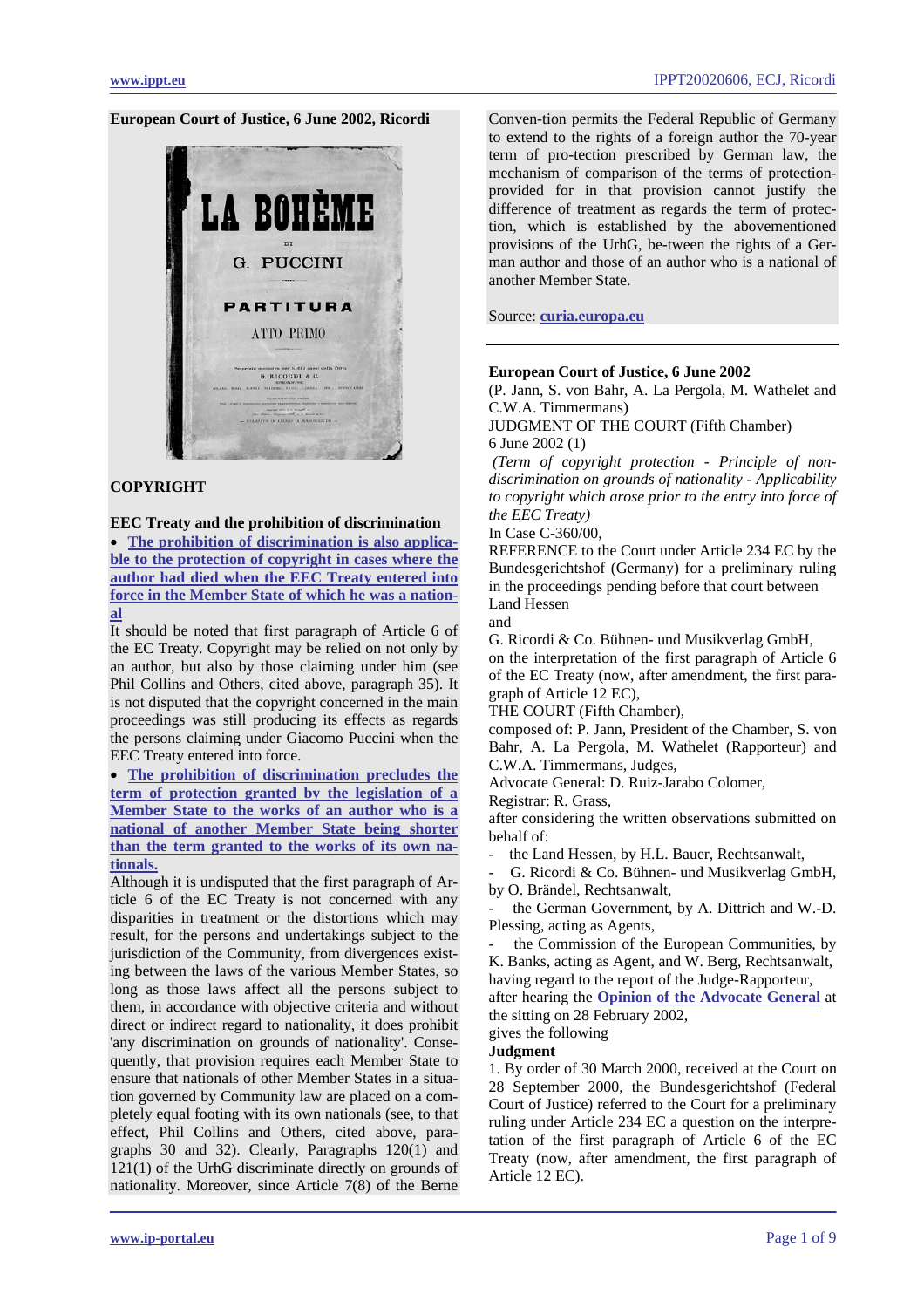2. That question was raised in proceedings between the Land Hessen and G. Ricordi & Co. Bühnen- und Musikverlag GmbH (hereinafter 'Ricordi'), a firm publishing musical and dramatic works, concerning the right to have the opera La Bohème by the Italian composer Giacomo Puccini performed in the 1993/1994 and 1994/1995 seasons.

# **Legal background**

# **National laws**

3. At the material time, artistic and intellectual works were protected in Germany under the 1965 version of the Gezetz über Urheberrecht und verwandte Schutzrechte (Law on copyright and related rights, hereinafter 'the UrhG'; Bundesgesetzblatt 1965 I, p. 1273). That legislation distinguished between the protection of the works of German nationals and that of the works of foreign authors.

4. Whilst the former enjoyed protection for all their works, whether published or not and regardless of where they were first published (Paragraph 120(1) of the UrhG), the latter were entitled to protection only for works published in Germany for the first time or within 30 days of their being first published (Paragraph 121(1) of the UrhG).

5. In other cases, foreign authors enjoyed the protection afforded to their rights by international treaties (Paragraph 121(4) of the UrhG).

6. The copyright protection granted by German legislation expires 70 years after the 1 January following the author's death (Paragraphs 64 and 69 of the UrhG).

7. Under Italian law, Article 25 of Law No 633 of 22 April 1941 on the protection of copyright and other rights relating to its exercise (GURI No 166 of 16 July 1941) and Article 1 of Legislative Decree No 440 of 20 July 1945 (GURI No 98 of 16 August 1945) provide that the term of copyright protection is 56 years from the time of the author's death.

# **International law**

8. The principal international agreement governing copyright protection is the Berne Convention for the Protection of Literary and Artistic Works (Paris Act of 24 July 1971) which applies to the main proceedings in the version as amended on 28 September 1979 ('the Berne Convention').

9. Under Article 7(1) of the Berne Convention, the term of protection granted thereby is to be the life of the author and 50 years after his death. Article 7(5) provides that the 50-year term is to be deemed to begin on 1 January of the year following the death. Under Article 7(6), the contracting parties may, however, grant a longer term of protection.

10. Article 7(8) of the Berne Convention institutes a scheme known as 'comparison of the terms of protection'. Under that provision, the term of protection is, in any case, to be governed by the legislation of the country where protection is claimed. However,unless the legislation of that country otherwise provides, which German legislation has not, the term is not to exceed the term fixed in the country of origin of the work.

11. The limitations permitted under Article 7(8) of the Berne Convention were reproduced in Article 3(1) of the Agreement on trade-related aspects of intellectual property rights contained in Annex 1 C to the Agreement establishing the World Trade Organisation approved on behalf of the European Community as regards matters within its competence by Council Decision 94/800/EC of 22 December 1994 (OJ 1994 L 336, p. 1). Article 9 of that agreement also provides that the signatory States are to comply with Articles 1 to 21 of the Berne Convention and the Appendix thereto.

# **Community law**

12. The first paragraph of Article 6 of the EC Treaty states:

'Within the scope of application of this Treaty, and without prejudice to any special provisions contained therein, any discrimination on grounds of nationality shall be prohibited.'

# **The main proceedings and the question referred for a preliminary ruling**

13. Ricordi holds the rights of performance in the opera La Bohème by Puccini, who died on 29 November 1924 (see point 13 et seq. of the Opinion of the Advocate General). The Land Hessen operates the Staatstheater (State theatre) in Wiesbaden (Germany).

14. During the 1993/1994 and 1994/1995 seasons, the Staatstheater in Wiesbaden staged a number of performances of that opera without Ricordi's consent.

15. Ricordi argued before a Landgericht (Regional Court, Germany) that, in the light of the prohibition of discrimination on grounds of nationality in the EC Treaty, Puccini's works were necessarily protected in Germany until the expiry of the 70-year term prescribed by German law, that is, until 31 December 1994.

16. The Land Hessen contended that the opera La Bohème was covered by the term of protection of 56 years prescribed by Italian law, so that the copyright in that work had expired on 31 December 1980.

17. The Landgericht seised allowed Ricordi's application. The appeal brought by the Land Hessen was unsuccessful. The Land thus brought an appeal on points of law (Revision).

18. In the order for reference, the Bundesgerichtshof points out that since, according to the findings made, the opera La Bohème was first published in Italy and not in Germany,it was, at the material time, protected in Germany solely to the extent provided by international treaties, pursuant to Paragraph 121(4) of the UrhG.

19. Accordingly, in the light of Article 7(8) of the Berne Convention and the fact that German law does not contain any provision derogating from the principle according to which the term of protection must not exceed the term fixed in the country of origin of the work, the term of protection in Germany for the opera La Bohème was restricted by the term of protection prescribed by Italian law and thus expired in 1980.

20. According to the Bundesgerichtshof, the outcome of the main proceedings depends on the applicability to the facts of the case of the prohibition of discrimination on grounds of nationality in the first paragraph of Article 6 of the EC Treaty.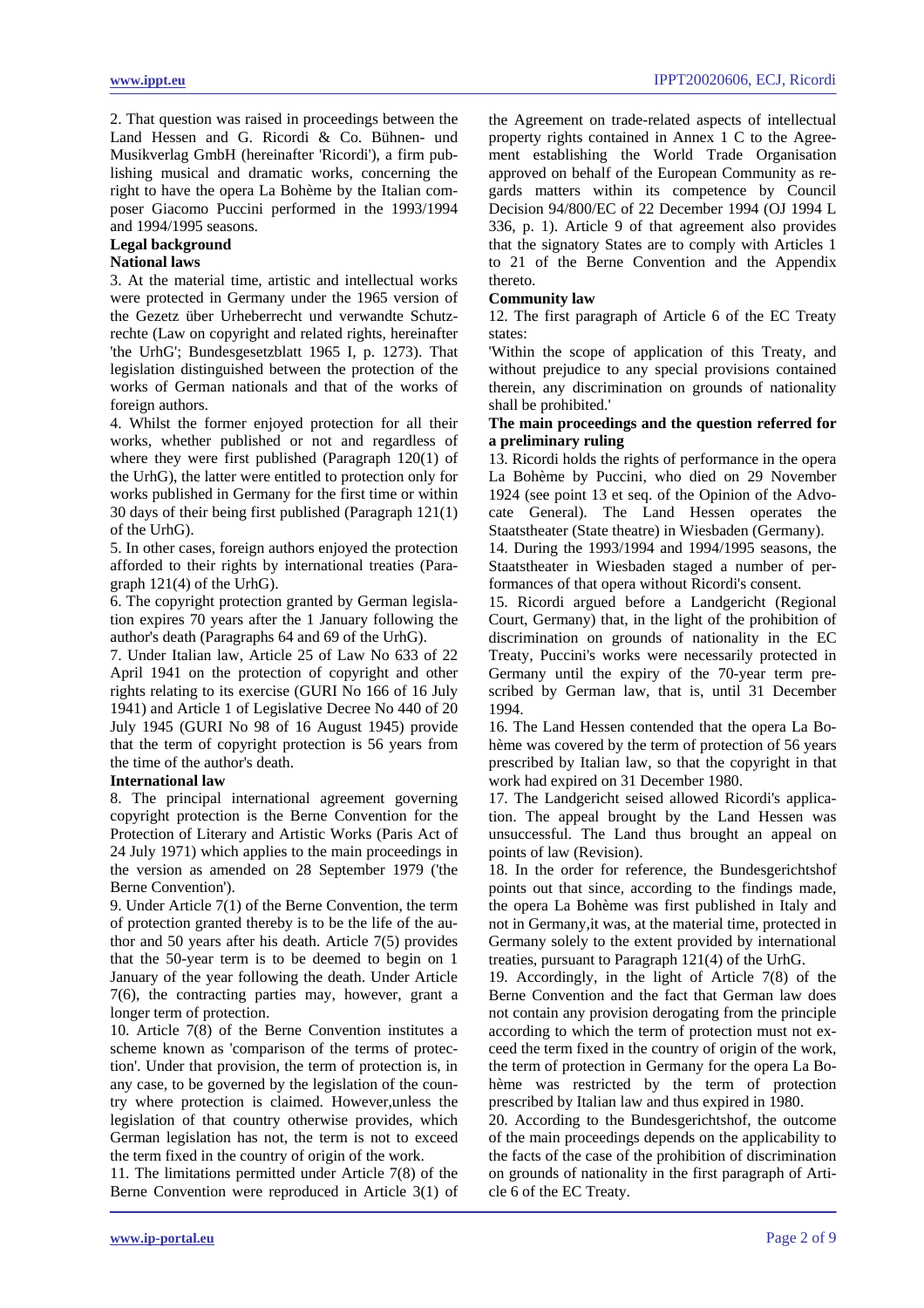<span id="page-2-0"></span>21. In that regard, the national court expresses some doubt as to whether the prohibition of discrimination in the first paragraph of Article 6 of the EC Treaty is applicable to the protection of copyright in cases where the author had died when the Community prohibition of discrimination on grounds of nationality entered into force. That prohibition has applied to both the Federal Republic of Germany and the Italian Republic since 1 January 1958, whereas Puccini died in 1924.

22. In those circumstances, the Bundesgerichtshof stayed proceedings and referred the following question to the Court for a preliminary ruling:

the prohibition of discrimination in the first paragraph of Article 12 EC be applied in cases where a foreign author had already died when the Treaty entered into force in the State of which he was a national, if otherwise the consequence, under national law, would be unequal treatment as regards the term of protection of the foreign author's works and of those of a national author who also died before the entry into force of the Treaty?'

#### **The question referred for a preliminary ruling**

23. By its question, the national court seeks in essence to ascertain whether the prohibition of discrimination in the first paragraph of Article 6 of the EC Treaty is also applicable to the protection of copyright in cases where the author had died when the EEC Treaty entered into force in the Member State of which he was a national and, if so, whether it precludes the term of protection granted by the legislation of a Member State to the works of an author who is a national of another Member State being shorter than the term granted to the works of its own nationals.

24. First of all, it must be recalled that, by reason in particular of their effects on intra-Community trade in goods and services, copyright and related rights fall within the scope of application of the EC Treaty (see, to that effect, **[Joined Cases C-92/92 and C-326/92](http://www.ippt.eu/files/1993/IPPT19931020_ECJ_Phil_Collins.pdf)  [Phil Collins and Others \[1993\] ECR I-5145, para](http://www.ippt.eu/files/1993/IPPT19931020_ECJ_Phil_Collins.pdf)[graph 27](http://www.ippt.eu/files/1993/IPPT19931020_ECJ_Phil_Collins.pdf)**).

25. Next, it should be noted that the fact that the author had died when the EEC Treaty entered into force in the Member State of which he was a national does not preclude the application of the first paragraph of Article 6 of the EC Treaty.

26. Copyright may be relied on not only by an author, but also by those claiming under him (see Phil Collins and Others, cited above, paragraph 35). It is not disputed that the copyright concerned in the main proceedings was still producing its effects as regards the persons claiming under Giacomo Puccini when the EEC Treaty entered into force (see Case C-162/00 Pokrzeptowicz-Meyer [2002] ECR I-0000, paragraphs 49 and 50).

# 27. Lastly, it must be determined whether the difference of treatment at issue in the main proceedings, established by the UrhG between German and foreign authors, is contrary to Community law.

28. The Land Hessen contends that this difference of treatment is due to the disparity between the laws of the Member States.

29. It argues that comparison of the terms of protection, provided for in Article 7(8) of the Berne Convention, does not use nationality, but country of origin, as a criterion. The term of protection is fixed by each Member State, which remains free to extend the term of protection applicable under its legislation and thereby, by virtue of that provision, the term applicable in respect of its nationals living abroad. In those circumstances, the national legal situation constitutes a criterion of differentiation which is not arbitrary, but objective. The term of protection is only indirectly related to the nationality of the author.

30. That interpretation cannot be accepted.

31. Although it is undisputed that the first paragraph of Article 6 of the EC Treaty is not concerned with any disparities in treatment or the distortions which may result, for the persons and undertakings subject to the jurisdiction of the Community, from divergences existing between the laws of the various Member States, so long as those laws affect all the persons subject to them, in accordance with objective criteria and without direct or indirect regard to nationality, it does prohibit 'any discrimination on grounds of nationality'. Consequently, that provision requires each Member State to ensure that nationals of other Member States in a situation governed by Community law are placed on a completely equal footing with its own nationals (see, to that effect, Phil Collins and Others, cited above, paragraphs 30 and 32).

32. Clearly, Paragraphs 120(1) and 121(1) of the UrhG discriminate directly on grounds of nationality.

33. Moreover, since Article 7(8) of the Berne Convention permits the Federal Republic of Germany to extend to the rights of a foreign author the 70-year term of protection prescribed by German law, the mechanism of comparison of the terms of protectionprovided for in that provision cannot justify the difference of treatment as regards the term of protection, which is established by the abovementioned provisions of the UrhG, between the rights of a German author and those of an author who is a national of another Member State.

34. In the light of the foregoing considerations, the answer to the question referred for a preliminary ruling must be that the prohibition of discrimination in the first paragraph of Article 6 of the EC Treaty is also applicable to the protection of copyright in cases where the author had died when the EEC Treaty entered into force in the Member State of which he was a national and it precludes the term of protection granted by the legislation of a Member State to the works of an author who is a national of another Member State being shorter than the term granted to the works of its own nationals.

### **Costs**

35. The costs incurred by the German Government and by the Commission, which have submitted observations to the Court, are not recoverable. Since these proceedings are, for the parties to the main proceedings, a step in the action pending before the national court, the decision on costs is a matter for that court. **On those grounds,**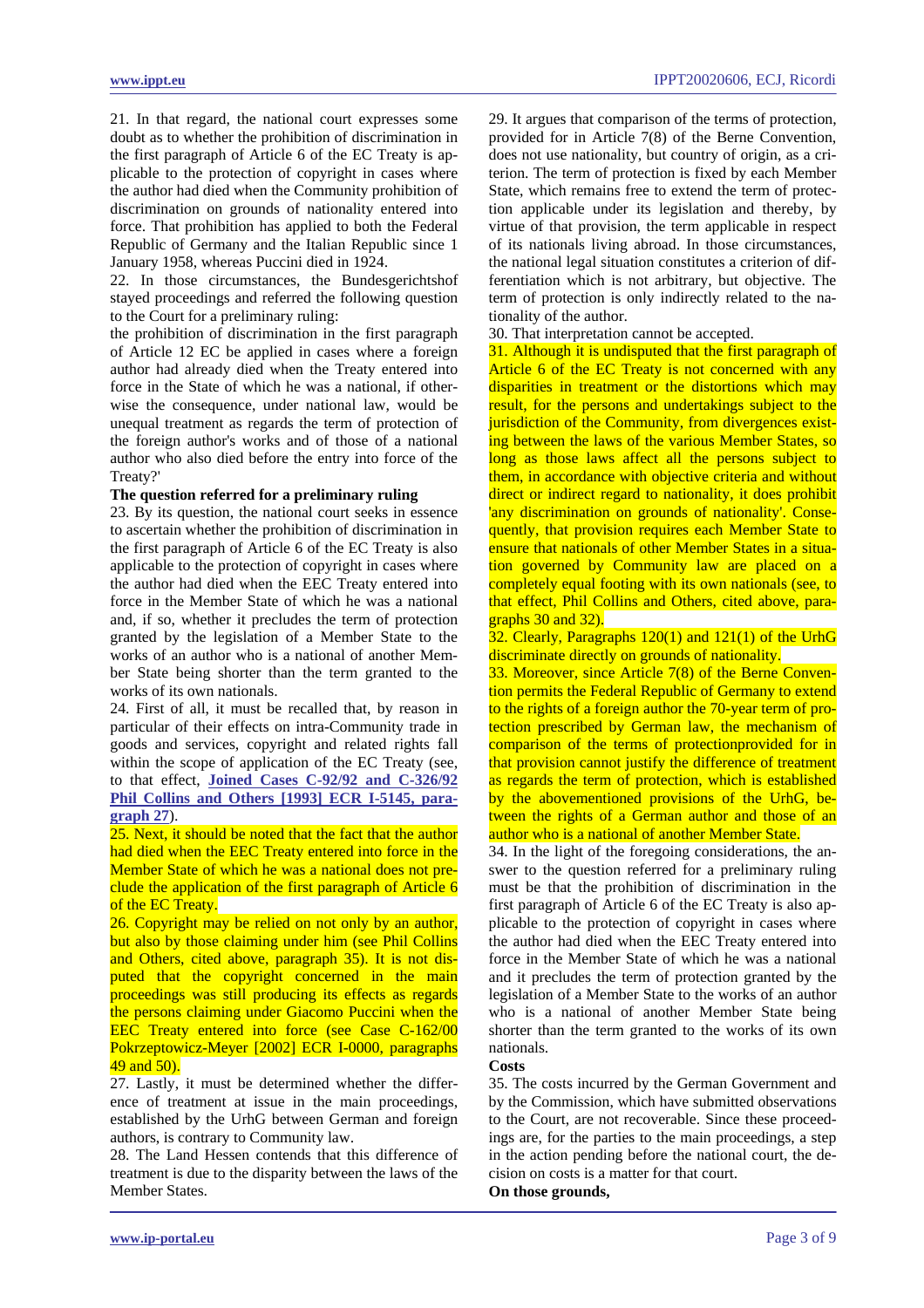<span id="page-3-0"></span>in answer to the question referred to it by the Bundesgerichtshof by order of 30 March 2000, hereby rules:

The prohibition of discrimination in the first paragraph of Article 6 of the EC Treaty (now, after amendment, the first paragraph of Article 12 EC) is also applicable to the protection of copyright in cases where the author had died when the EEC Treaty entered into force in the Member State of which he was a national. It precludes the term of protection granted by the legislation of a Member State to the works of an author who is a national of another Member State being shorter than the term granted to the works of its own nationals.

OPINION OF ADVOCATE GENERAL RUIZ-JARABO COLOMER delivered on 28 February 2002 (1) Case C-360/00 Land Hessen

v

G. Ricordi & Co. Bühnen- und Musikverlag GmbH

 (Reference for a preliminary ruling from the Bundesgerichtshof (Germany))

 (Term of copyright protection - Principle of nondiscrimination on the ground of nationality - Applicability where copyright was created prior to the entry into force of the Treaty of Rome)

#### **Introduction**

1. The aim of the question referred for a preliminary ruling in these proceedings is to resolve the issue of whether the provisions of the Treaties, in particular the prohibition of discrimination on the ground of nationality, may be relied upon by - or, rather, in favour of - a person who died more than thirty years prior to the establishment of the European Community. That very simplistic summary has the advantage of drawing attention to the specific nature of the laws governing rights in artistic and intellectual works. In the absence of harmonised international legislation, attempts have been made to reduce the unpredictable nature of such legal devices by assigning to them - to a certain extent a specific nationality which is, in general, the same as that of the author.

### **The legal framework**

### **National law**

2. At the time when the main dispute arose, artistic and intellectual works in Germany were protected under the 1965 version of the Law on copyright and related rights (Gesetz über Urheberrecht und verwandte Schutzrechte (Urheberrechtsgesetz); 'UrhG'). (2) That legislation created a distinction between the protection available to works by German nationals and that available to works by foreign authors.

3. Whereas German nationals were protected under German law in respect of all their published and unpublished works, regardless of where they were first published (Article 120(1) of the UrhG), foreign authors only benefited from that privilege for works which had been published, for the first time, (3) in German territory (Article 121(1) of the UrhG).

In all other respects, the rights of foreign authors were safeguarded under international treaties.

4. The protection granted to German nationals expires seventy years after the death of the author, with effect from 1 January of the ensuing year following death (Articles 64 and 69 of the UrhG).

5. Under Italian law, Article 25 of the Law of 22 April 1944 (4) and Article 1 of the Legislative Decree of 20 July 1945 (5) provided that copyright was to last for a term of fifty-six years following death.

# **International law**

6. The principal international agreement governing copyright protection is the Berne Convention for the Protection of Literary and Artistic Works of 19 September 1886, the version applicable to these proceedings being the Paris Act of 24 July 1971, as amended on 28 September 1979 ('the Berne Convention').

7. Under Article 7 of the Berne Convention, the term of protection granted is the life of the author and fifty years after his death (paragraph 1), which is deemed to commence on 1 January of the ensuing year (paragraph 5). The contracting parties may, however, grant longer terms of protection (paragraph 6).

In any case, the term is that laid down in the legislation of the country in which protection is claimed. However, unless the legislation of that country otherwise provides, the term must not exceed the term fixed in the country of origin of the work (paragraph 8). In abbreviated form this scheme is customarily designated 'comparison of the terms of protection' for short.

German legislation 'has not otherwise provided', for the purposes of Article 7(8) of the Berne Convention.

8. The limitations laid down in Article 7(8) were confirmed in Article 3(1) of the Agreement on traderelated aspects of intellectual property rights (TRIPS). (6) That agreement also provides that signatory states are to comply with the provisions of Articles 1 to 21 of the Berne Convention and the Appendix thereto (Article 9).

# **Community law**

### **The prohibition of discrimination on the ground of nationality**

9. The first paragraph of Article 12 EC (formerly Article 6 of the EC Treaty) provides that:

 'Within the scope of application of this Treaty, and without prejudice to any special provisions contained therein, any discrimination on grounds of nationality shall be prohibited.'

Harmonisation of copyright protection

10. On 29 October 1993, the Council adopted Directive 93/98/EEC harmonising the term of protection of copyright and certain related rights ('Directive 93/98'). (7) The Member States were required to transpose the directive into national law by 1 July 1995.

11. In accordance with Article 10(2) of Directive 93/98, the terms of protection provided for therein apply to all works and subject-matter which were protected in at least one Member State at the deadline for transposition.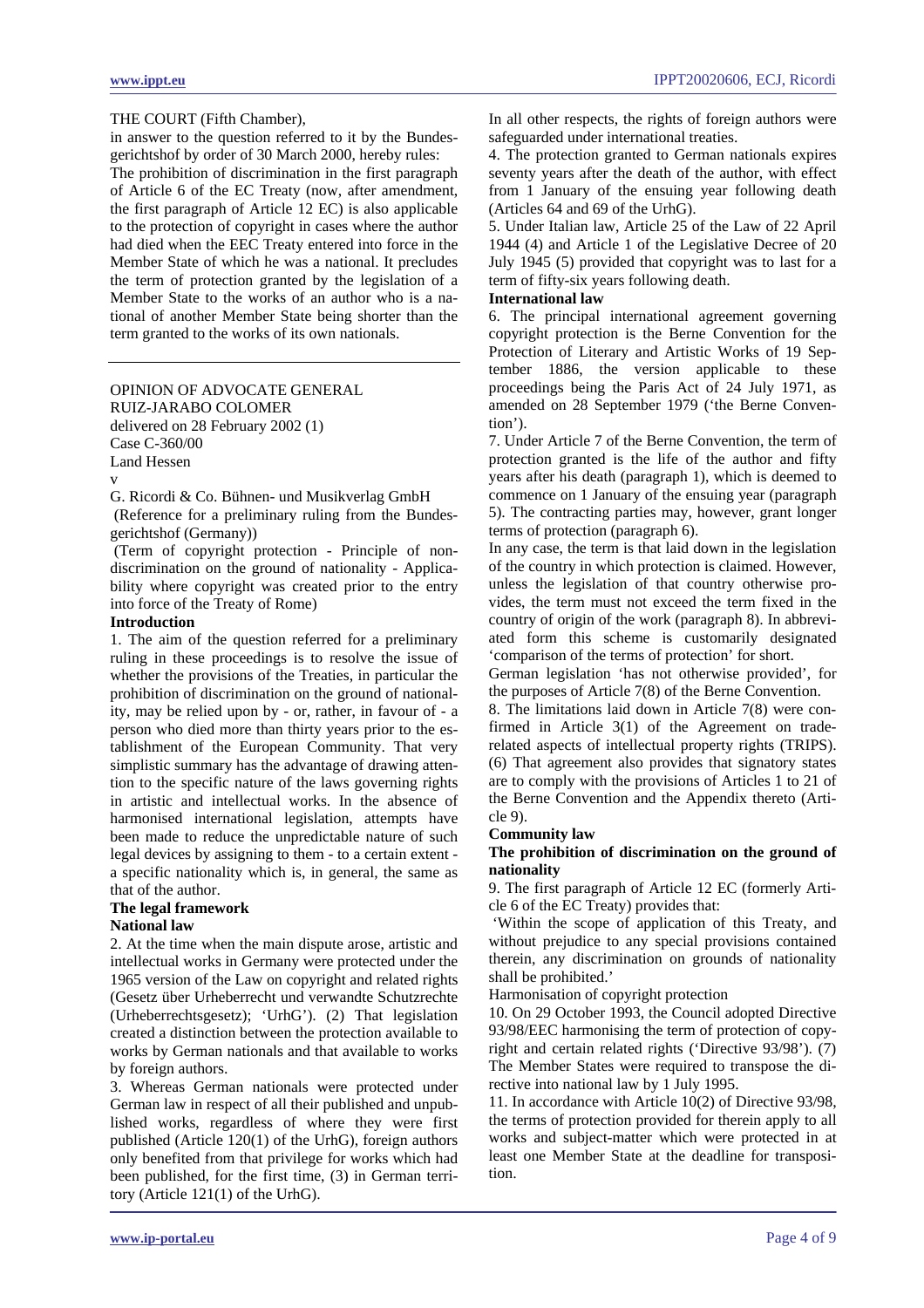12. The works of Puccini were not protected in any of the Member States on 1 July 1995.

#### **The facts and the main proceedings**

13. The applicant in the main proceedings, G. Ricordi & Co. Bühnen- und Musikverlag GmbH ('Ricordi'), is part of a well-known publishing firm specialising in the publication of musical scores and librettos. It holds the rights of performance in the opera La Bohème by the Italian composer Giacomo Puccini, who died in 1924.

14. La Bohème was first performed at the Teatro Regio, Turin, on 1 February 1896, under the musical direction of Arturo Toscanini. The libretto, written by Luigi Illica and Giuseppe Giacosa, is based on the novel Scènes de la vie de bohème by Henri Murger, which was published in 1847 to great acclaim. The same work was also the inspiration for an opera of the same title by Leoncavallo, which was first staged at La Fenice, Venice, on 5 May 1897. (8)

15. Despite the fact that it was an instant success, there was scepticism about La Bohème on the part of certain critics who had reservations about its durability; (9) it has, however, gone from success to success in every theatre in the world. Thomas A. Edison was not mistaken when he wrote that 'men die and governments change, but the arias of La Bohème will live for ever'. (10) Ernst Krause considers La Bohème, with its intuitive mix of spirit, passion and colour, to be Puccini's masterpiece, (11) and he draws particular attention to the orchestration and magnificent instrumental technique of the composer, which Verdi was the first to appreciate. (12)

16. After it first opened, La Bohème went on to be performed worldwide: first in Palermo; then in Manchester and at the Hofoper, Berlin; in 1898, at the Opéra Comique, Paris, the Liceo, Barcelona, and the Teatro Príncipe Alfonso, Madrid; and, in 1900, at the Metropolitan Opera House, New York. On 5 April 1925, it became the last work to be staged at the Teatro Real, Madrid, before the latter's closure, which was to last until the 1960s. The soloists in that production were Miguel Fleta and Matilde Revenga, and the conductor was Saco de Valle. (13)

17. The dissemination of the opera (14) gives an idea of the importance of the copyright and of the financial consequences which the interpretation sought by the national court could entail.

18. The Land Hessen, which is the defendant in the main proceedings, runs the Staatstheater (state theatre) in Wiesbaden.

19. In the 1993/1994 and the 1994/1995 seasons, the Wiesbaden Staatstheater staged a number of performances of the opera La Bohème, by Giacomo Puccini, without the consent of Ricordi.

20. Whereas Ricordi asserted that the works of Puccini continued to enjoy protection in Germany until 31 December 1994, that being the date on which the term of seventy years post mortem auctoris expired as a result of the non-discriminatory application of national legislation (Articles 120 and 121 of the UrhG), (15) the Land Hessen claimed that, under Article 7 of the Berne Convention, (16) La Bohème was only entitled to the fifty-six years of protection provided for under Italian law, and that, accordingly, such protection had expired on 31 December 1980.

21. That was the basis upon which Ricordi brought its action, which was upheld by the Landgericht (Regional Court), the court of first instance with jurisdiction in civil proceedings in which the sum at stake is considerable and the civil liability of the administration is at issue.

22. The appeal brought by the defendant before the Oberlandesgericht (Higher Regional Court), Frankfurt am Main, was unsuccessful.

23. The Land Hessen then brought an appeal on a point of law (Revision) before the Bundesgerichtshof (Federal Court of Justice), in which it reasserted its claim that the initial action should be dismissed.

#### **The question referred for a preliminary ruling**

24. During the course of that appeal, the First Chamber for Civil Matters of the Bundesgerichtshof decided to stay the proceedings and to refer the following question to the Court of Justice for a preliminary ruling under the first and third paragraphs of Article 234 EC:

'Must the prohibition of discrimination in the first paragraph of Article 12 EC be applied in cases where a foreign author had already died when the Treaty entered into force in the State of which he was a national if, otherwise, the consequence, under national law, would be unequal treatment as regards the term of protection of the foreign author's works and of those of a national author who also died before the entry into force of the Treaty?'

### **Procedure before the Court of Justice and observations of the parties**

25. In addition to the parties to the main proceedings, the Government of the Federal Republic of Germany and the Commission participated in the proceedings. The Land Hessen is alone in proposing that the question should be answered in the negative.

26. The Land Hessen claims that the unequal treatment at issue in these proceedings stems not from the author's nationality but rather from disparities in national systems of protection. In its view only the scope of that protection is indirectly related to the author's nationality.

27. In addition, the Land Hessen takes the view that the prohibition laid down in Article 12 EC does not apply, since the first performance of the work and the death of the author both occurred before the Treaty entered into force.

28. Ricordi agrees with the German Government and the Commission in asserting that the prohibition of discrimination on the ground of nationality applies also to the outcome of situations occurring prior to the entry into force of the Treaty of Rome. There is support for that view in the case-law of the Court and in the legislative work of the Council, namely Directive 93/98. That instrument established the principle that Article 12 EC is fully applicable to situations arising prior to 1958.

29. The Commission also contends that the German legislation is incompatible with Community law in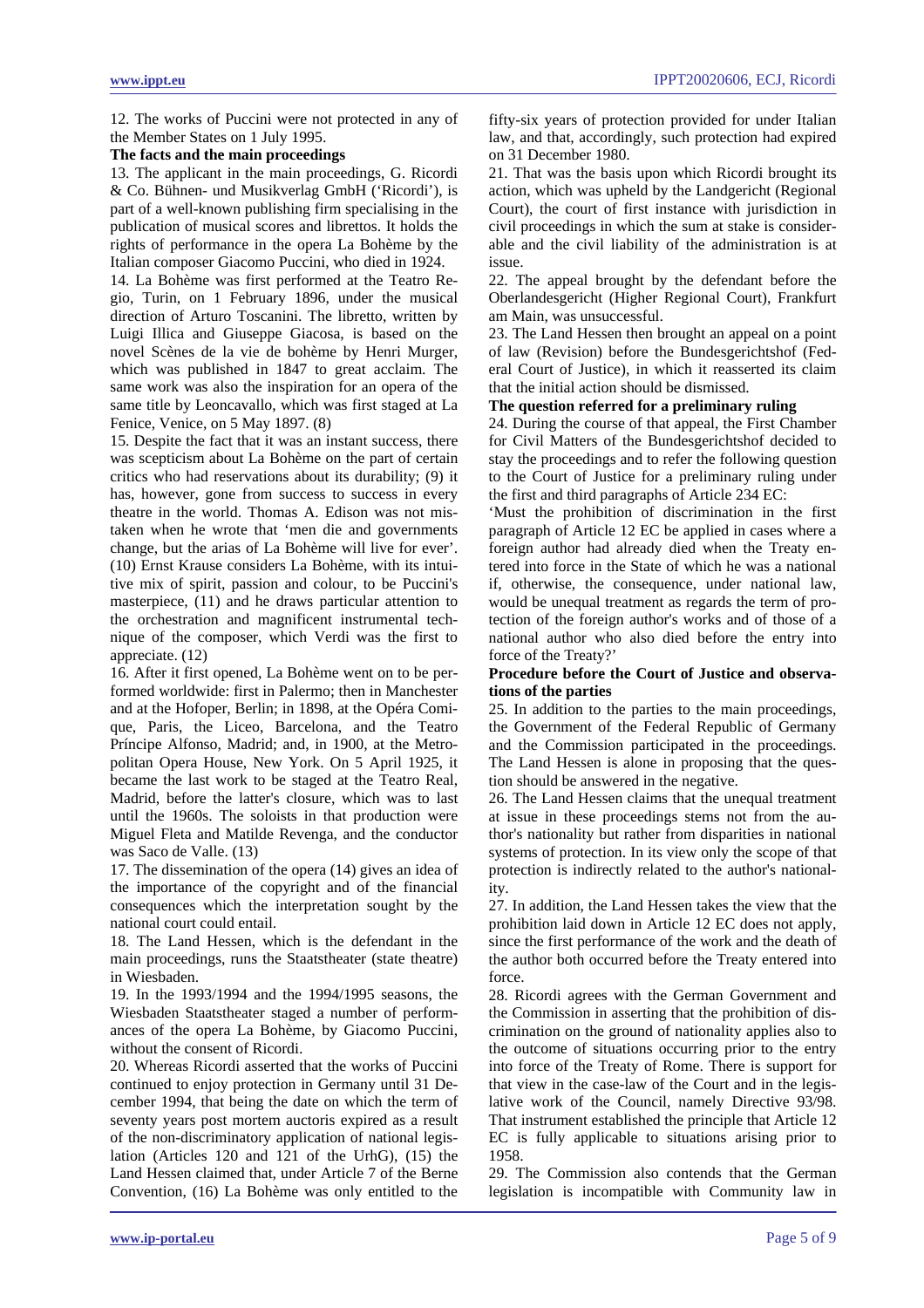providing for indirect discrimination against those claiming under an author, since they would normally hold the same nationality as the author, as is the case with a person's heirs.

### **Analysis of the question referred for a preliminary ruling**

30. The referring court and the parties all start from the premiss that applying German law to this case could result in discrimination of the type prohibited by Article 12 EC. It is worth considering, however, whether it might be appropriate to approach the legal question differently.

31. In so far as the author himself must be taken into consideration in determining the scope of copyright, different treatment not justified on objective grounds may be said to constitute a form of direct discrimination on the ground of nationality.

32. It is also clear that, in this case, copyright is being claimed by a company holding German nationality, since it is constituted under German law. Despite the fact that it is possible to assign copyright, the different treatment which it is afforded under German law could be regarded as constituting indirect discrimination based on nationality, since, statistically, that treatment affects citizens of other Member States far more than German nationals.

33. It falls therefore to analyse the matter in more depth and to ask whether it is appropriate to assess the difference in treatment as a barrier to the free movement of goods and services. Such doubts arise concerning the combined personal and financial, or economic, nature of, and the fame and fortune associated with, copyright. (17) As a result, the restrictions permitted under Article 30 EC and the prohibition of discrimination on the ground of nationality might both apply, and it would be necessary to analyse the unequal treatment separately in the light of each principle.

34. Nevertheless, it is my view that, as it currently stands, the case-law of the Court renders such questions superfluous, making it possible to proceed to an examination of the substantive issue straightaway.

35. The starting point for an analysis of whether the prohibition of Article 12 EC applies specifically to copyright is, as all the parties agree, the judgment in Phil Collins and Others. (18)

36. The disputes which gave rise to that preliminary ruling concerned the application of other provisions of the German law which form the basis of these proceedings. The Court was there required to determine whether it was compatible with Community law for a Member State to grant a national author the right to prohibit the marketing of an unauthorised recording, of a show held abroad, while denying that right to an author of another Member State in the same situation.

37. Before answering that question directly, the Court considered in general terms whether copyright and related rights fell within the scope of application of the Treaty, pursuant to the first paragraph of Article 7, now the first paragraph of Article 12 EC.

38. The reasoning of the Court of Justice is convincing in its simplicity. Whilst not failing to acknowledge the absence of harmonisation in the field, and the fact that legislative competence remained at national level, the Court highlighted the essentially economic nature of copyright, in so far as the commercial exploitation of copyright is a source of income for the owner. Accordingly, such rights, although governed by national legislation, remain subject to the requirements of the Treaty and therefore fall within its scope.

39. The Court also held that copyright, like other exclusive rights conferred by literary and artistic property, is capable of affecting trade in goods and services and also competition within the Community. Such rights are therefore subject to the provisions of Articles 28 EC and 30 EC governing the free movement of goods, (19) to Articles 49 EC and 55 EC as regards the provision of services by copyright management societies, (20) and finally to Community competition rules. (21)

40. From all of the foregoing considerations the Court was unable to conclude that copyright which, owing to its effects on intra-Community trade in goods and services, falls within the scope of the Treaty, is 'necessarily subject to the general principle of nondiscrimination laid down by the first paragraph of Article [12 EC], without there even being any need to connect [it] with the specific provisions of Articles [28 EC, 30 EC, 49 EC and 55 EC].' (22)

41. That important declaration, stated in completely categorical and unconditional terms, serves as a basis for resolving the doubts which led the Bundesgerichtshof to make this reference.

42. The factor which differentiates the present case from the case-law cited is that, unlike the British citizens Phil Collins and Cliff Richard, the Italian composer Giacomo Puccini had already been dead for many decades when on 1 January 1958 the Treaty establishing the European Community, and with it the prohibition of discrimination on grounds of nationality, entered into force. It is appropriate to inquire whether that circumstance may lead to a solution other than the one proposed.

43. I can say at the outset that I do not believe that it does. For it to do so, the prohibition of Article 12 EC would have to be construed as being conditional upon there being an individual capable of invoking it. Such a requirement cannot be inferred from the provision itself, or from the case-law of the Court, or, less still, from the spirit informing the Treaties.

44. The first paragraph of Article 12 EC states, in particularly unambiguous terms, that any discrimination on the ground of nationality is prohibited.

45. That means that, unless it is justified on objective grounds and is proportionate to the aim pursued, any unequal treatment based essentially on nationality is contrary to the Treaty, irrespective of whether it is alleged by the victim in person or by a third party who is able to demonstrate a legitimate interest.

46. The establishment of a single market does not merely require recognition of the right of the nationals of one Member State to carry on any form of legitimate economic activity in another Member State under the same conditions as nationals of that state. Instead, it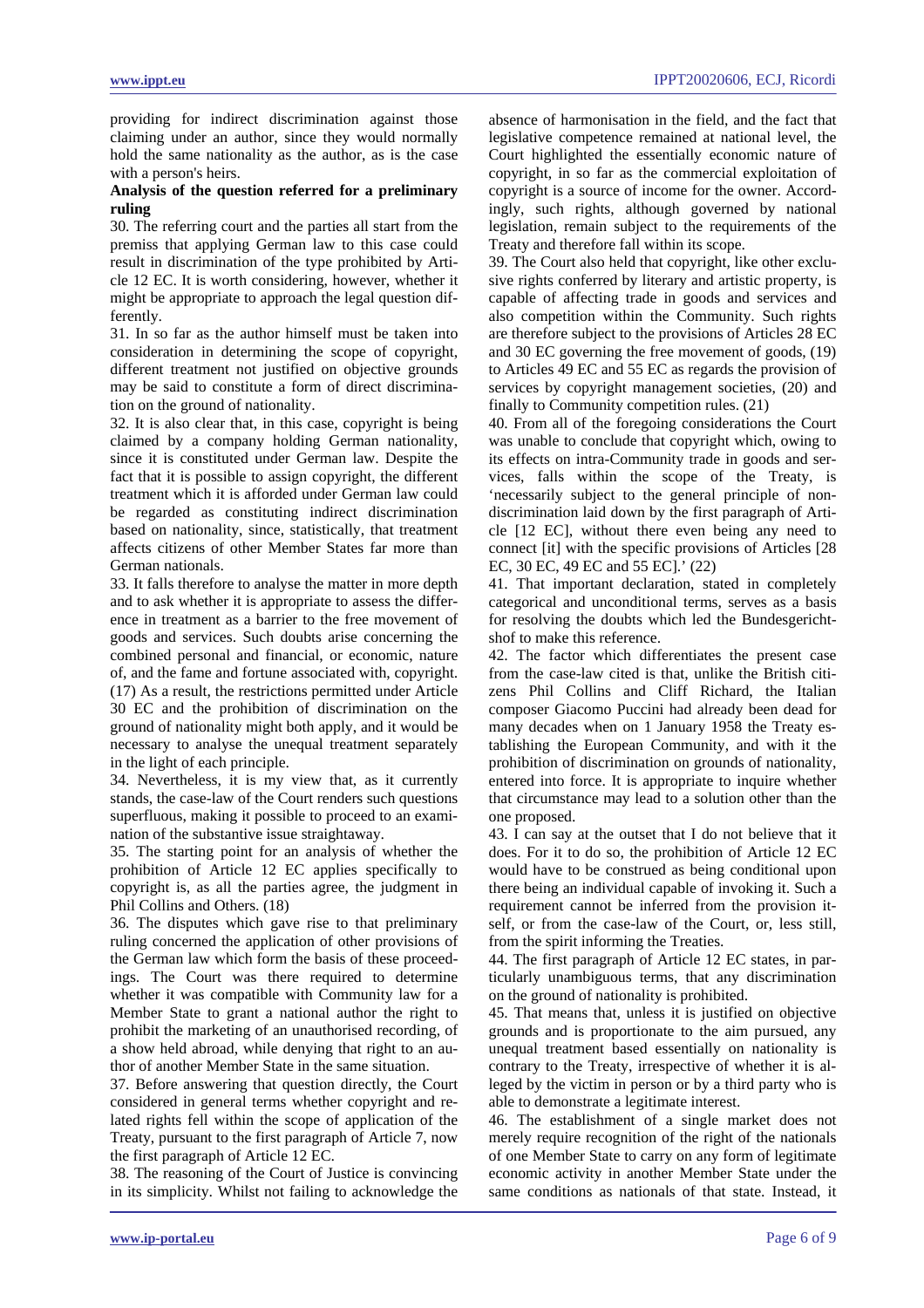also requires, within the spheres covered by the Treaty, a complete renunciation of nationality as a legitimate ground for subjecting economic relationships to legal restrictions and regulating their progress. That, to my mind, is the principal added value of Article 12 EC in relation to the many other provisions of the Treaty whose purpose is similar.

47. It is important to emphasise that the removal of the nationality criterion is a direct result of the prohibition in Article 12 EC. In other words, there is no need to carry out the statistical evaluation or the assessment based on probability which are required for indirect discrimination. Furthermore, the German legislation in question cannot be said to be subsumed within the Court's definition of that concept. Direct discrimination also includes covert unequal treatment which, by the application of differentiating criteria other than nationality, leads in fact to the same result. (23) That is not the case here since the discrimination is linked to nationality. (24)

Thus, a provision of a Member State which restricts the enjoyment of certain economic rights to nationals alone would be in direct contravention of Article 12 EC. So, also, would a rule which, for example, granted certain advantages to the great-grandchildren of Italian nationals, or to the parents of Danish children. It would not be necessary to ascertain whether, statistically, the majority of great-grandchildren of Italian nationals are Italians, or whether the parents of Danish children are, as a general rule, Danish. The prohibited discrimination would be caused by the unlawful point of reference used, while the harm suffered would not be of primary importance.

48. There is support for that view, albeit by implication, in the case-law of the Court.

49. It may be inferred from the facts of Case C-326/92, one of the cases which gave rise to the Phil Collins judgment, that the artist whose rights were in issue was no longer the proprietor of those rights when the dispute arose, since he had assigned them to a British company which had, in turn, assigned them to a German company.

the subjective definition of discrimination on the ground of nationality prevailed, the Court would have had to hold either that the direct discrimination consisted of a reduction in the economic expectations arising from the assignment of rights by the author, as a result of the less favourable treatment which he was afforded under national law, or that there had been indirect discrimination in that, in percentage terms, the assignees of rights from foreign authors also tend to be foreign.

50. The Court did not go down either route, choosing instead to pass over the issue and delivering the same judgment in that case as in Case C-92/92, where the direct victim had been the author himself. (25) The Court confined itself to stating that the prohibition of discrimination on the ground of nationality precludes the legislation of a Member State from denying to authors from other Member States, and those claiming under them, the right, accorded to nationals of that

Member State, to prohibit the marketing in its national territory of a phonogram manufactured without their consent.

51. From all the foregoing I conclude that the first paragraph of Article 12 EC must be construed as precluding or discriminatory the criterion of nationality from being taken into consideration in order to define - unfavourably - the content of a legal relationship of an economic nature governed by the Treaty.

52. The Land Hessen maintains that the unequal treatment derives from legislative disparities between the Member States and that it is only incidentally related to the nationality of the author.

That assertion may be countered by the fact that the implementation, in Germany, of the mechanism for comparing of terms of protection, laid down in Article 7(8) of the Berne Convention, not only reproduces, by reference, the inequalities stemming from the legislative differences between the Member States but also clearly discriminates in favour of national authors, who are not entitled to protection greater than that granted to German authors. In addition, in the likely event that the protection available in the Member State of origin is lower, that shorter term is to be taken into consideration. On the supposition that all the Member States were to implement a similar system, German authors would be entitled to the longest term of protection permitted in practice in each Member State, whereas, in Germany, no author would be able to claim greater protection. The protectionist effect inherent in the measure is patently obvious.

53. It therefore appears, from the objective definition of discrimination on the ground of nationality which I have just set out, that the issue of whether the person in question, rather than the victim of the discrimination, had or had not died, either before or after entry into force, of the Treaty is wholly immaterial, since the only yardstick for judging whether the unequal treatment is compatible with Community law is one comprising objective considerations independent of nationality and proportionate to the aim legitimately pursued.

54. One of the parties proposed a possible justification of the discriminatory measure. The sole explanation advanced is that, since the system under Article 7(8) of the Berne Convention permits lesser protection under the national law of the author, it therefore encourages the legislature of each Member State to strengthen that protection, which is beneficial to the interests of all authors.

55. That reasoning, while being legitimate in the sphere of relationships governed by international agreements, cannot be upheld in a scheme of integration such as the European Union, which is characterised by an obligation of solidarity between the Member States, thereby precluding a practice which entails the unilateral imposition of legislative choices by national legislatures. Indeed, in the absence of sufficient harmonisation, it cannot be assessed without more that the German term of protection of seventy years is automatically preferable to the reduced term provided for in Italy.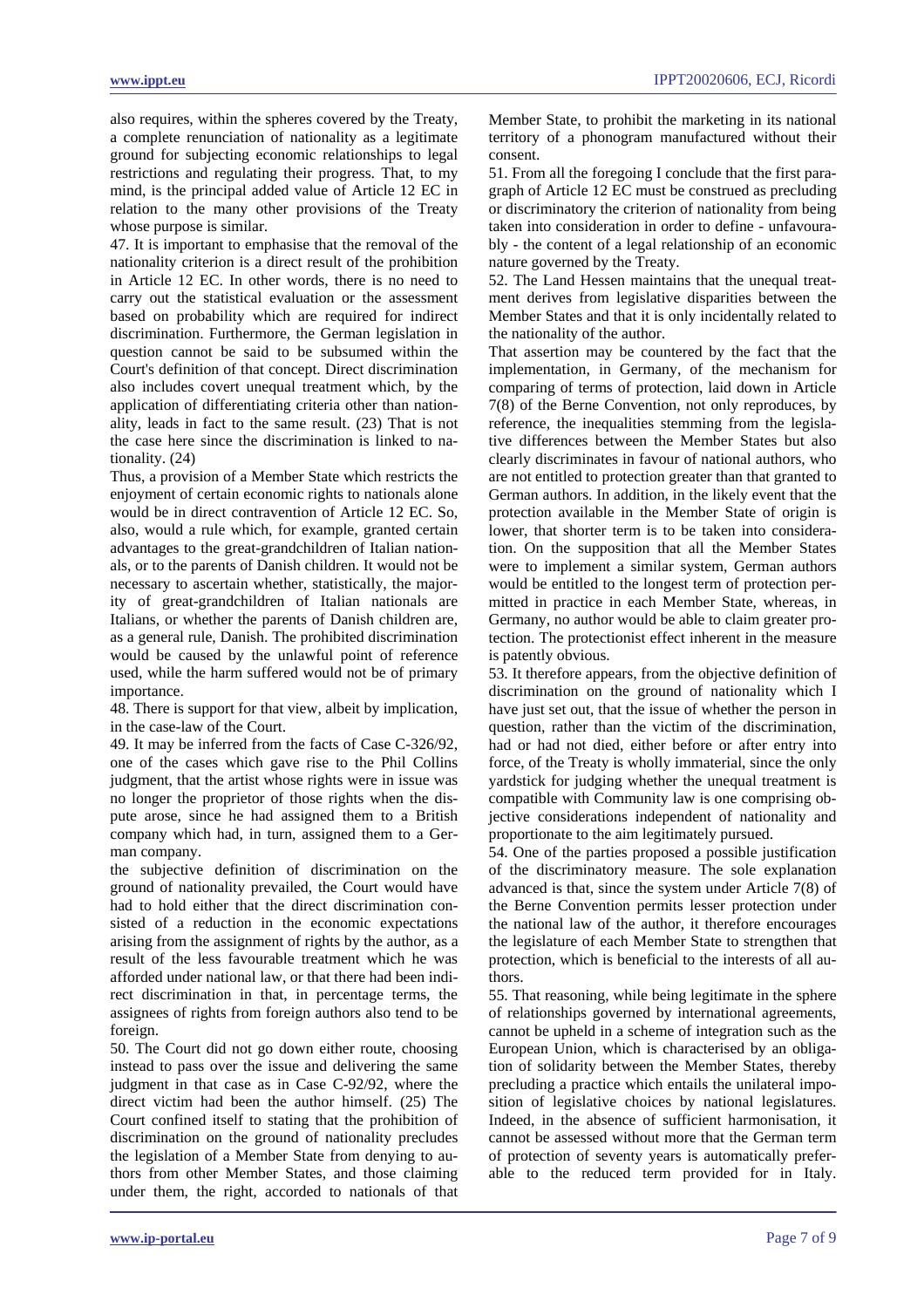Furthermore, the interests of authors are not the only ones at stake.

56. For similar reasons, no valid argument may be inferred from the Agreement on trade-related aspects of intellectual property rights (TRIPS), which enshrines the comparative method provided for in Article 7(8) of the Berne Convention. (26) That agreement does not form part of the Community scheme of integration and solidarity and may instead only be relied upon vis-à-vis non-Member States.

57. Finally, the Land Hessen refers to the solution adopted in Directive 93/98, which harmonises the terms of protection solely in relation to works which as at 1 July 1995 were protected in at least one Member State.

58. In addition, Directive 93/98 does not adopt the test of whether the author was alive when the Treaty of Rome entered into force. In the light of the date actually chosen, numerous works will fall within the scope of the directive, notwithstanding the fact that their authors did not become Community citizens, which precludes the establishment of any interpretative guidelines on the scope of the prohibition of Article 12 EC. The efficacy of a provision of founding legislation, and of one of the guiding principles of Community law, may not be abridged by secondary legislation.

59. In the absence of any other possible justification for the discriminatory measure, the contested national provision must be regarded as contrary to Community law. 60. Since no hearing was held in these proceedings, I have been unable to inquire into the possible impact of a ruling given by the Court in the terms which I propose. The Court could, however, having examined the information at its disposal, in particular the widespread acceptance at the material time of the principle comparison of terms in the Member States, (27) determine whether there are considerations of legal certainty which are sufficiently pressing to warrant limiting the retroactive effect of its case-law.

#### **Conclusion**

61. In the light of all of the foregoing, I propose that the Court of Justice should reply as follows to the question referred for a preliminary ruling by the Bundesgerichtshof:

'A national provision which leads to lesser protection being afforded to a literary or artistic work by reason of the nationality of its author is contrary to the prohibition of discrimination on the ground of nationality in the first paragraph of Article 12 EC.'

- 1: Original language: Spanish.
- 2: Bundesgesetzblatt 1965 I, p. 1273.

3: - Or within thirty days of their first publication.

4: - Gazzetta ufficiale della Repubblica italiana (GURI) of 16 July 1941, No 166.

5: - GURI of 16 August 1945, No 98.<br>6: - Annexed to the Agreement of Annexed to the Agreement establishing the World Trade Organisation, signed in Marrakesh on 15 April 1994 and approved by Council Decision 94/800/EC of 22 December 1994 concerning the conclusion on behalf of the European Community, as

regards matters within its competence, of the agreements reached in the Uruguay Round multilateral negotiations (1986-1994) (OJ 1994 L 336, p. 1).

7: - OJ 1993 L 290, p. 9.

8: - Fraccaroli, A., in Giacomo Puccini se confía y cuenta, Ed. Ricordi, Buenos Aires, 1957, trans Nicolás Olivare, pp. 102 and 103, describes the meeting which took place between Puccini and Leoncavallo on a cold autumn night in 1893, at the De Cristofolis Gallery, Milan, where they discovered that they were both composing operas on the same theme. Leoncavallo rushed to the office of the newspaper Il Secolo to announce his version of La Bohème first. Puccini, following the advice of his editor, Ricordi, did likewise in Corriere della Sera.

9: - The day after its first performance, the critic, Carlos Bersezio, wrote in La Stampa that 'La Bohème is not an artistic success. The music is superficial, too superficial, not only in the allegro movements but also in the dramatic and passionate movements. Since it fails to make an impression in the minds of the audience, it will not leave an indelible mark on the history of lyrical theatre.'

10: - Martínez, O., El sentido humano en la obra de Puccini, Ed. Ricordi Americana, Buenos Aires, 1958, p. 127.

11: - Krause, E., Puccini, Ed. Alianza, Madrid, 1985, trans Jacob Mir Mercader, p. 72.

12: - Ibid., pp. 89 and 90: La Bohème must be conducted with a delicate, flexible and energetic hand. De Sabato, Beecham, Serafin, Karajan, Solti, Maazel, Kleiber, Levine and Suitner have set certain standards in that connection.

13: - Although opera was not performed at the Teatro Real again until the end of the 1990s, La Bohème was staged at the Teatro de la Zarzuela in 1964; in 1967, with Pilar Lorengar and Gianni Raimondi; in 1970, with Mirella Freni, Luciano Pavarotti, María Orán and Giuseppe Tadei, and conducted by Nino Sanzogano; in 1974, again with Pavarotti; in 1980, with Ileana Cotrubas and José Carreras; and, in 1986, with Plácido Domingo.

14: - Thomas Mann appears to have been captivated by the beauty of the love duet at the end of the first scene ('O soave fanciulla'), to which he alludes in the chapter entitled 'Fullness of Harmony' in The Magic Mountain, referring to the melodic phrase: 'Dami il braccio, mia piccina.'

15: - See point 3 above.

16: - See point 7 above.

17: - De Gaulle, L. and others, Droit d'auteur et droits voisins, Éditions Francis Lefebvre, Levallois, 1996, p. 35 et seq.

18: - Joined Cases C-92/92 and C-326/92 [1993] ECR I-5145 ('the Phil Collins judgment').

19: - Judgment in Joined Cases 55/80 and 57/80 Musik-Vertrieb membran [1981] ECR 147, paragraph 8.

20: - Judgment in Case 7/82 GVL v Commission [1983] ECR 483, paragraph 39.